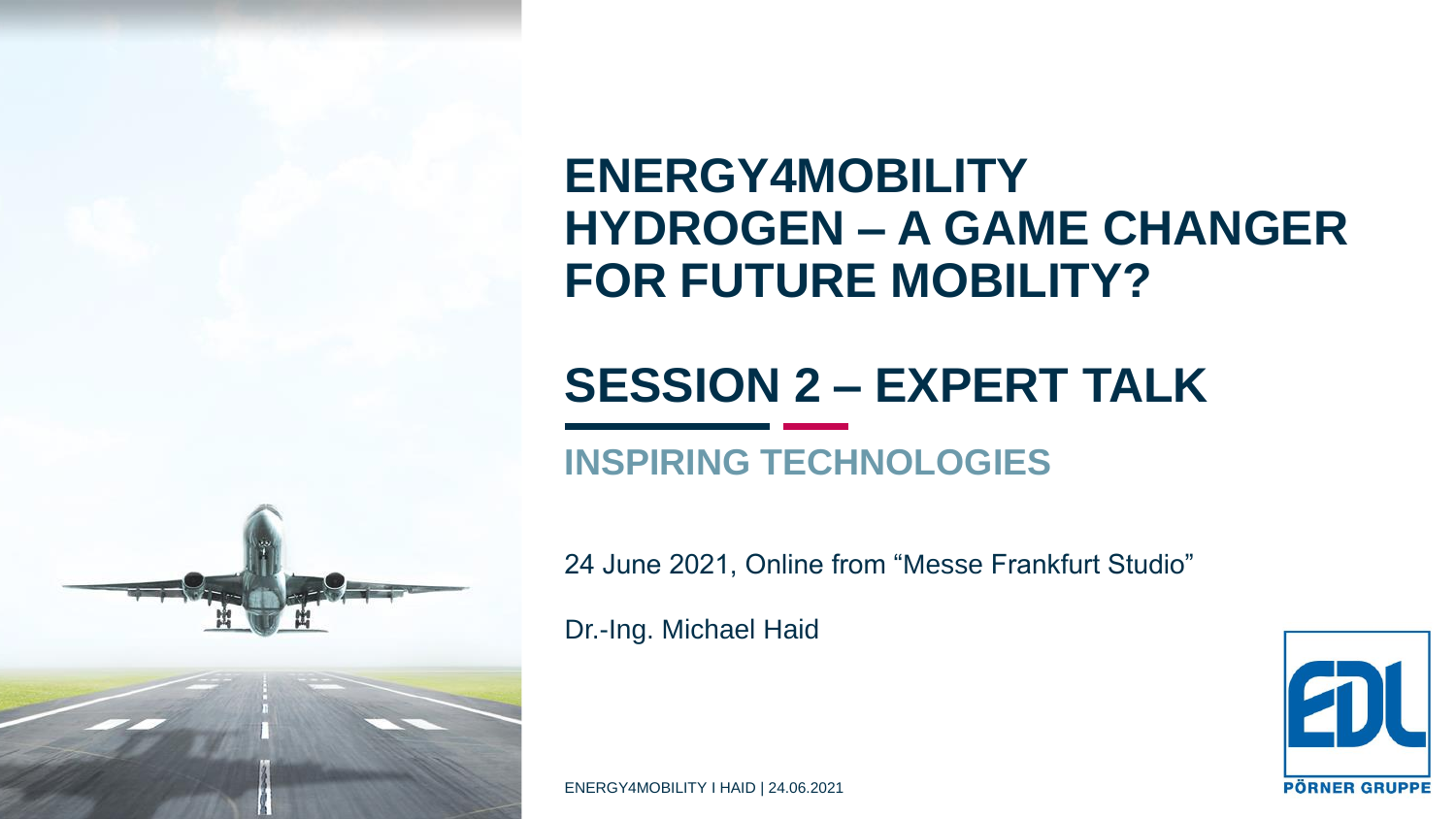### **AVIATION INDUSTRY AND THE SUSTAINABILITY NEED**



3.7% increase in air transport expected by IATA from 2019 to 2039.



Hydrogen and electric powered airplanes well beyond 2050.



Kerosene (Jet A1) demand in 2019 will double to about 440 million tons in 2039.



Absolute demand of Sustainable Aviation Fuel (SAF) will reach 220 million tons in 2039.



Aviation industry is committed to  $CO<sub>2</sub>$  neutral growth after 2020.

\* SAF includes sustainable aviation fuel derived from biomass as well as from renewable power, latter also referred to as PtL kerosene



Climate targets will be missed if ramp-up of SAF\* production does not start now.

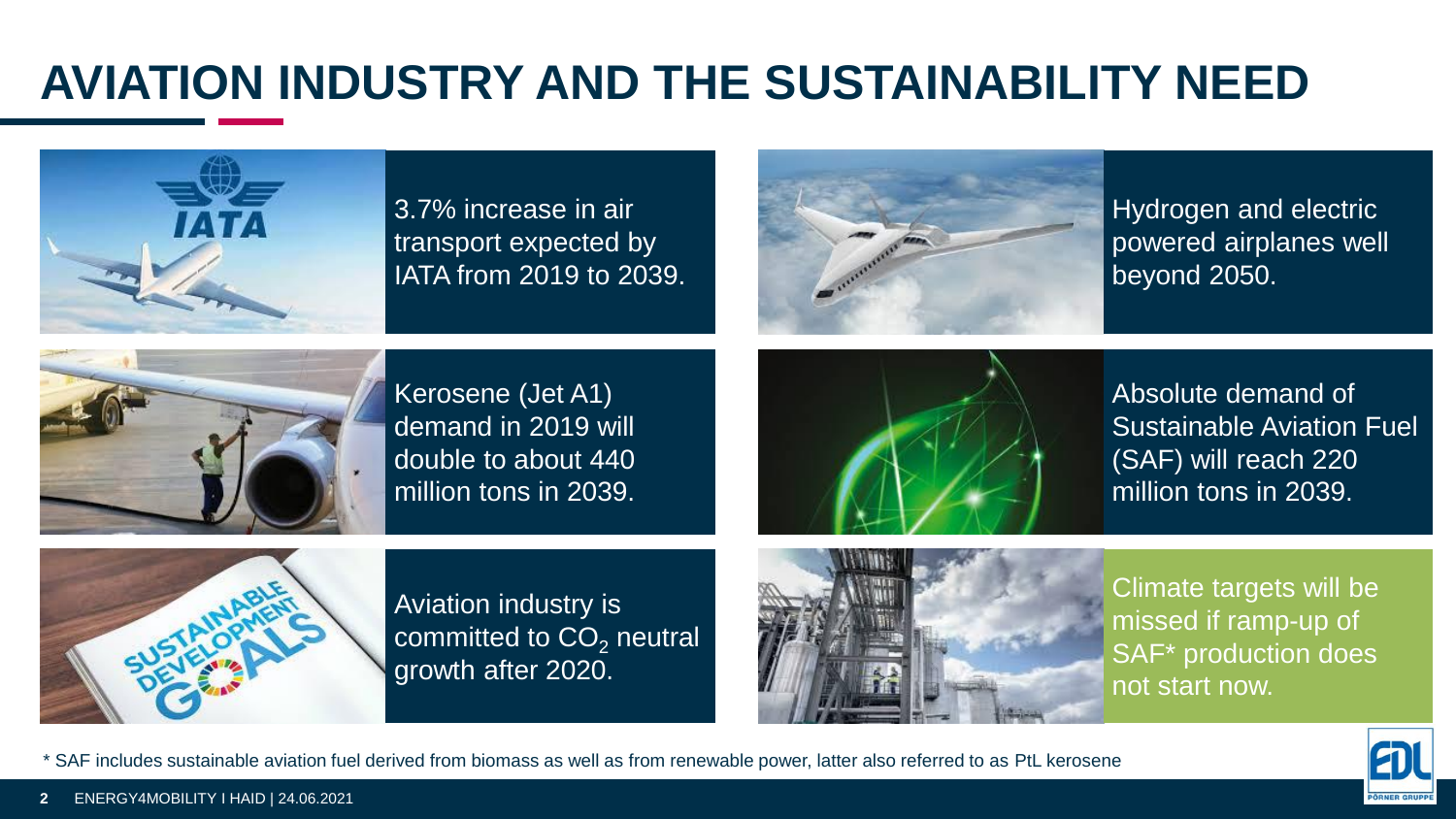### **GLOBAL SAF FACTS IN 2021**



Source: IATA Environment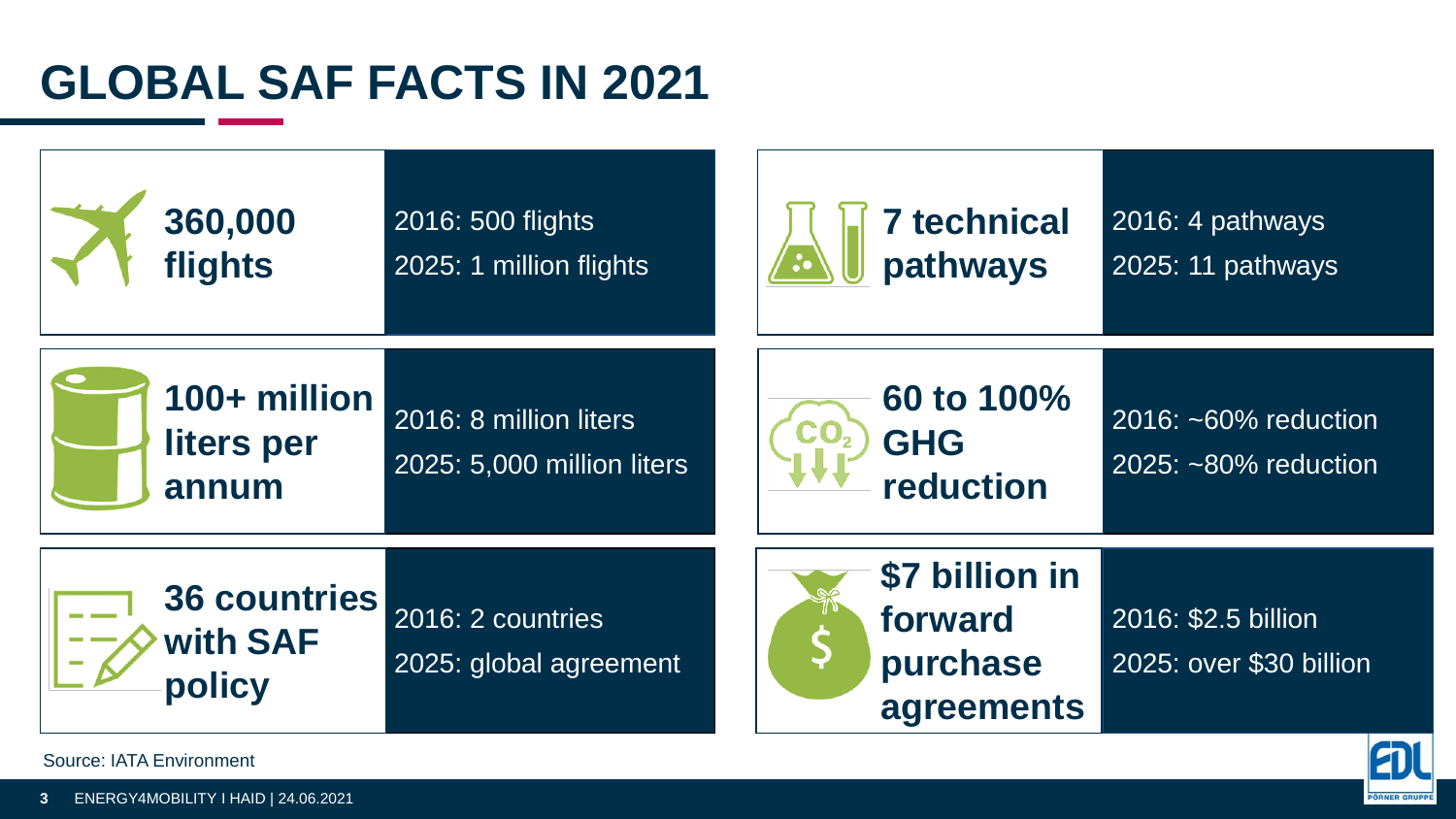## **IN 2050 AVIATION INDUSTRY WILL STILL RELY ON SAF**

#### Percentage of operations by energy source in 2050

Even assuming highly optimistic use of **electric** and **hydrogen** energy for short-haul and some medium-haul operations in 2050, the vast majority of air traffic will still rely on the use of **SAF**.

80% of today's airplanes for medium- and longhaul operations will still be in operation in 2050.





Source: IATA / ATAG schematic indication of potential energy use in 2050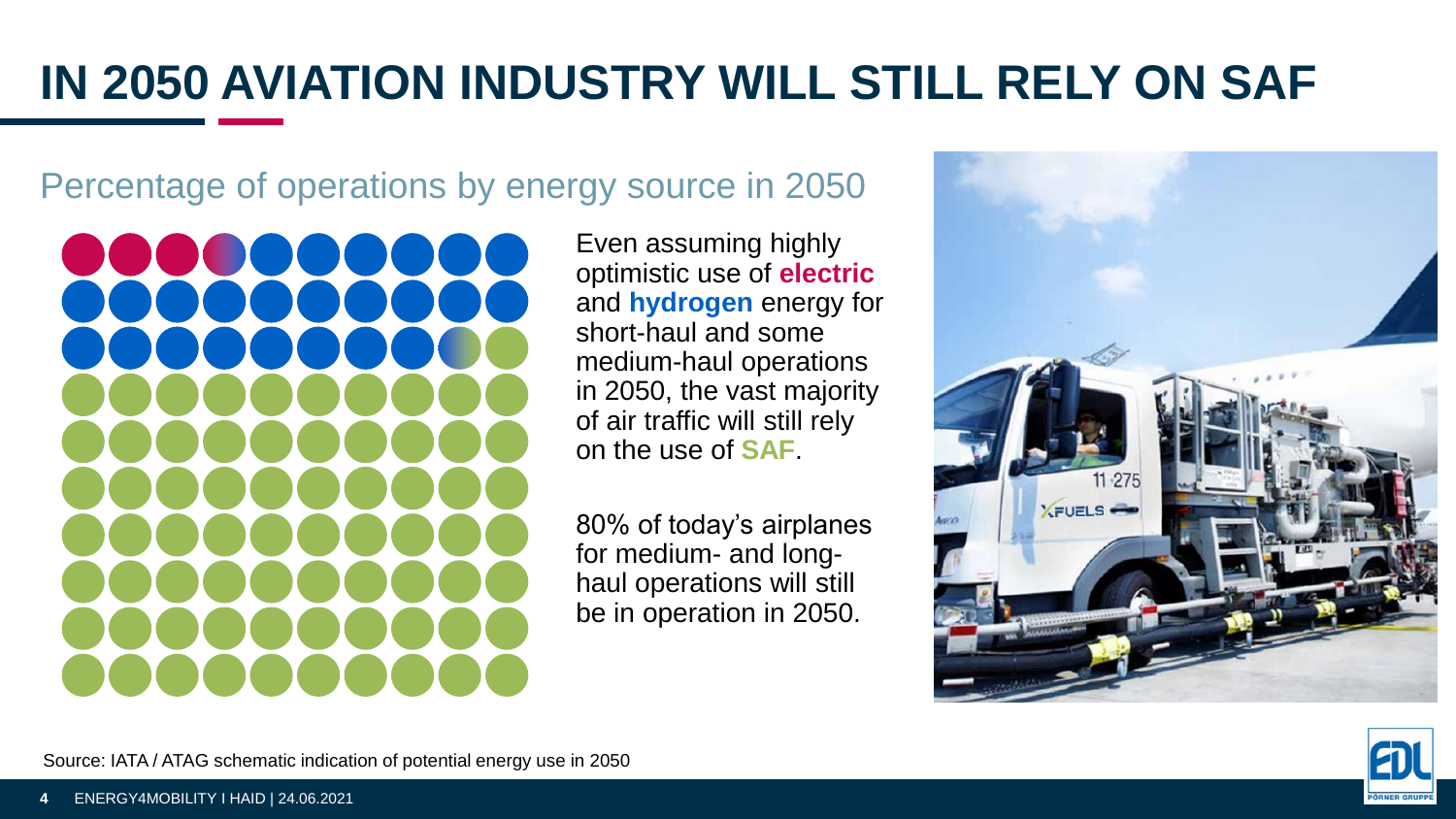# **BP OUTLOOK – ACHIEVING NET ZERO IS POSSIBLE**

### SAF supply pathway



#### Key conclusions

- Multiple SAF pathways required.
- New technology developments and scaling lead to competitive prices (at < \$2,500 /t).
- Some regions will prioritize specific pathways with strong focus on land use and sustainability resulting in growth of eFuels (PtL) and 2G biomass.

#### Transition scenario until 2050

- 705 SAF plants built ( 23 /year average).
- \$535 billion capital invested (~\$17 billion /year average).



#### Source: BP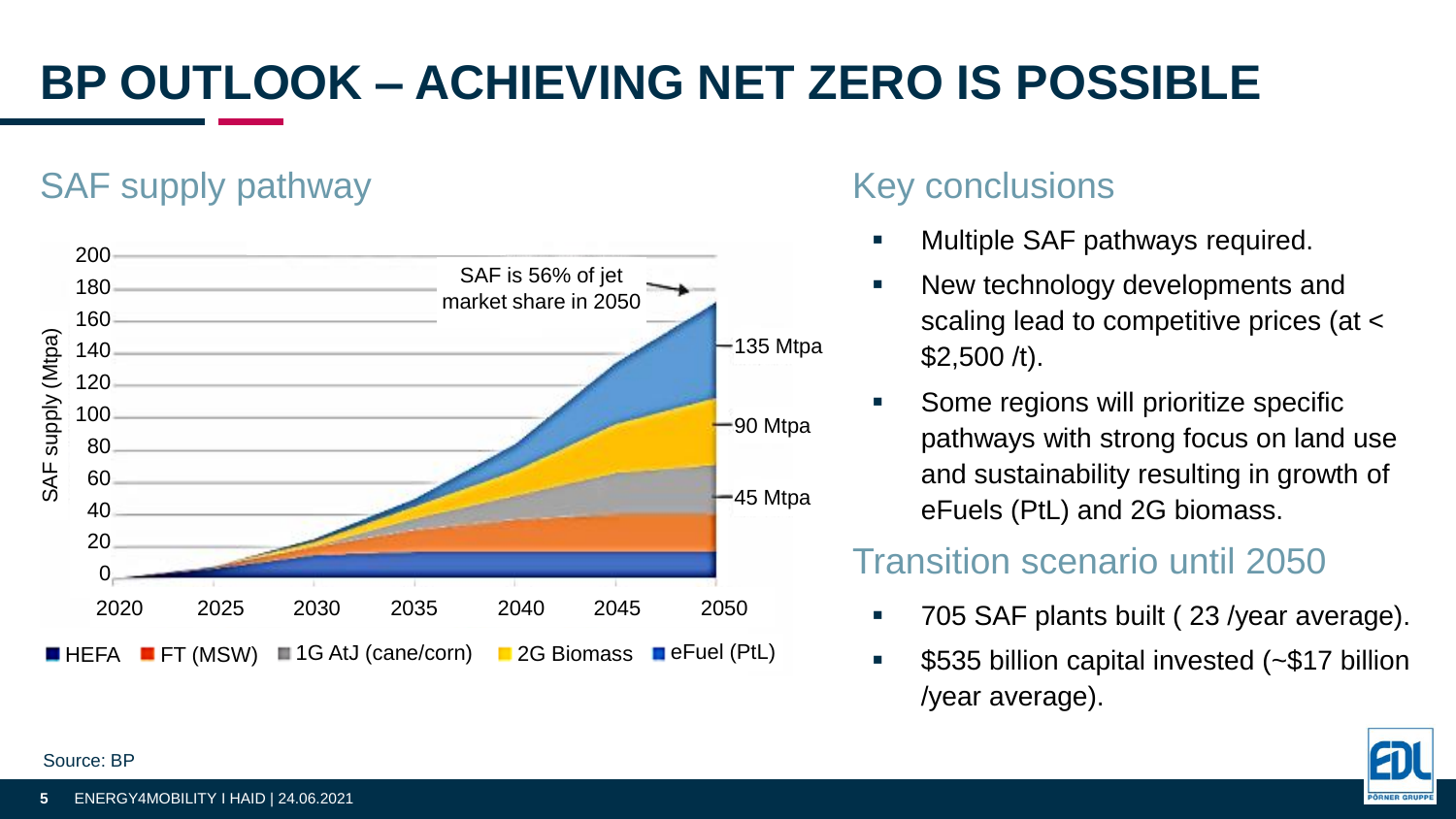## **PRODUCTION PATHWAYS FOR E-FUELS (PTL FUELS)**



**ÖRNER GRUP** 

Source: PtL-Roadmap - Nachhaltige strombasierte Kraftstoffe für den Luftverkehr in Deutschland, Government of Germany, 04/2021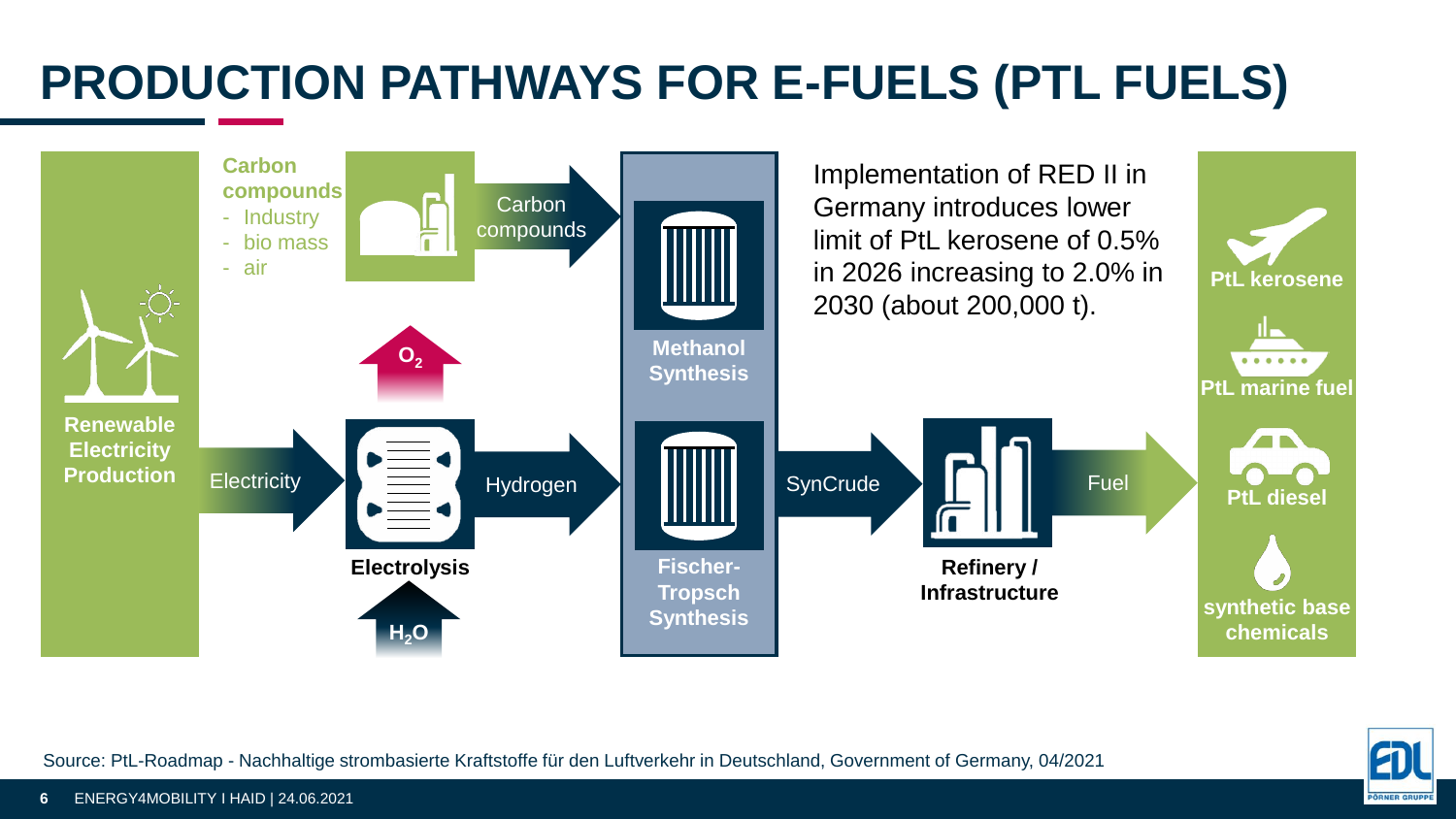# **PTL KEROSENE – THE INDUSTRIAL HYKERO PROJECT**

#### Key facts PtL kerosene

- Sustainable aviation fuel (SAF) with significant GHG emission reduction.
- Meets international standards (ASTM D7566 A1) as drop-in kerosene (max. 50%).
- No change of existing aircrafts, fuel transport and infrastructure required to utilize PtL kerosene.



#### The industrial HyKero project

- Green electrical energy, water and green methane are used as feedstock.
- Annual production of 41,000 t PtL kerosene, 11,000 t green naphtha and 1,400 t green hydrogen.
- Fully integrated plant design by EDL with complete reutilization of by-products within the plant ensuring zero  $CO<sub>2</sub>$  emission from production.
- Selected project of IPCEI Hydrogen.